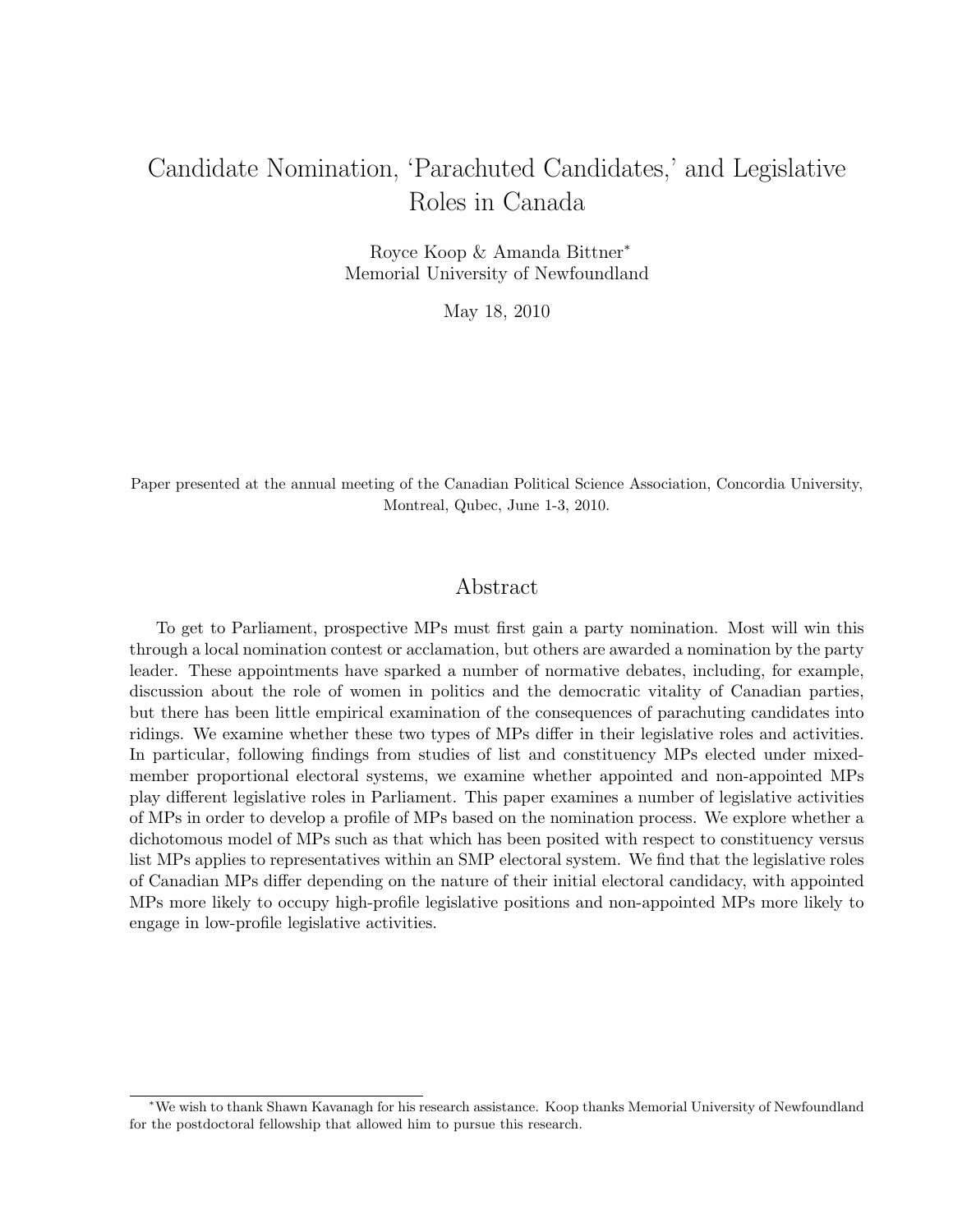## 1. Introduction

The methods used to nominate candidates are important indicators of the distributions of power within political parties. As Schattschneider (1942, 101) argues, "...the nominating process has become the crucial process of the party. He who can make the nominations is the owner of the party." Candidate nomination in Canadian political parties is understood to be very decentralized, with party constituency associations in each of the ridings allowing local members to vote for prospective candidates. For the most part, incumbent Members of Parliament (MPs) must also submit themselves to renomination contests if they are subsequently challenged, although the parties have sometimes protected incumbents or introduced schemes by which MPs can avoid such challenges by demonstrating the vitality of the organizations in their ridings. Since vanishingly few candidates are elected without a major party nomination, the nod of a major party is essential to success. However, there is an alternate path to Parliament for MPs: appointment to the party nomination by the leader. 'Parachuting' candidates into ridings means that those candidates can bypass local nomination races and therefore run under the party banner without the consent of local party members.

In this paper, we explore the characteristics of appointed candidates as well as the legislative consequences of parachuting candidates into party nominations. We first construct profiles of these two distinctive classes of MPs. Second, following studies of the legislative priorities of representatives elected under mixed-member electoral systems (Mcleay and Vowles 2007), we compare the legislative activities of MPs who were appointed as candidates in their ridings to those that won local nomination contests. Do nominated and appointed candidates differ in their legislative activities once they get to Ottawa? We find that there are significant differences in both the characteristics and legislative behaviours of appointed and nominated candidates. The legislative activities of these MPs fall into two distinctive legislative domains: high-profile for appointed candidates and low-profile for nominated candidates. In so doing we demonstrate that the leaders' appointment power in the Liberal Party has consequences not just for the democratic vitality of Canadian parties but also for how we understand the activities of MPs in Parliament.

The paper proceeds as follows. We first briefly review the relevant literature on how electoral institutions and candidate selection methods in particular influence legislative behaviour in states that employ mixed-member proportional electoral system. Second, we outline the nomination and appointments processes in Canadian parties–particularly the Liberal Party–and review the advantages and disadvantages of candidate appointment. In our analysis section, we first construct a brief portrait of appointed MPs in the Liberal Party and then turn to addressing our primary research question: how does the manner in which MPs gain party nominations influence their subsequent legislative behaviour, if at all? We conclude by proposing avenues of future research.

# 2. The Impact of Institutions on Legislative Behaviour

Research across institutional contexts suggests that the manner in which legislators are elected affects their priorities and the types of activities they engage in once in office. Scholars point to three types of institutional incentives. First, candidates better represent those who they feel have a role to play in deciding their political futures. Second, candidates engage in institution-appropriate campaign activities. Third, certain types of political systems will lead to higher levels of internal party cohesion than others, thus influencing the nature of legislative debate and other activities.

Mcleay and Vowles (2007) find that constituency and list MPs under New Zealand's relatively new mixed-member proportional (MMP) electoral system focus on different aspects of the job while in office. While constituency MPs are elected in plurality races in single-member constituencies, list MPs are elected on a state-wide party list. Constituency MPs tend to be slightly more focused on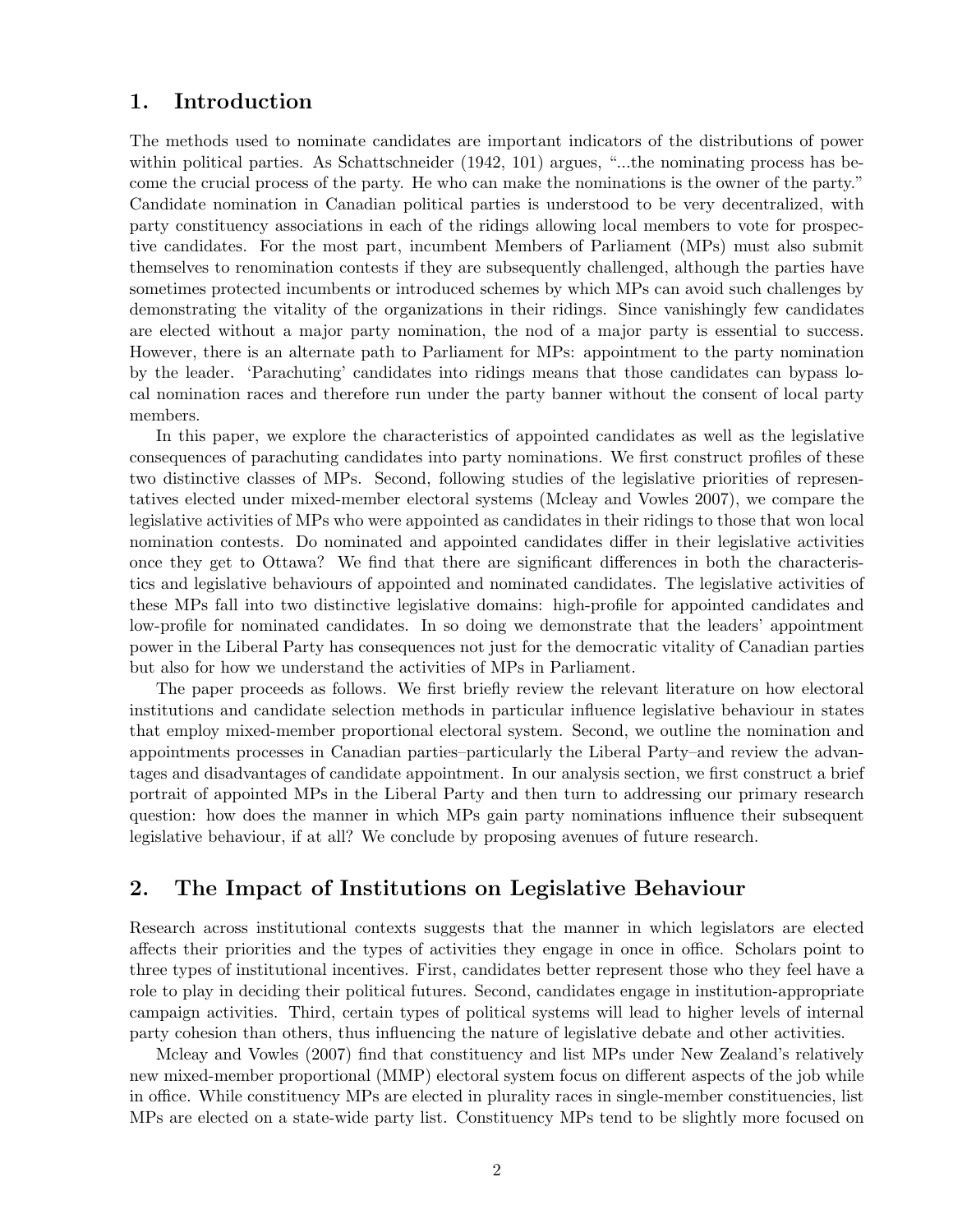local activities and spend more time in contact with local constituents. In contrast, list MPs tend to be more involved with the representation of descriptively defined minority groups. Lundberg (2006) supports this finding, as his research in the Scottish, Welsh and German contexts suggests that list representatives will seek out other types of constituencies such as interest groups or other minorities to represent, because they lack a clear geographic constituency to represent in the legislature. This distinction in representatives' priorities is also found in the Hungarian context, as Judge and Ilonszki (1995) find that list MPs tend to identify primarily with the party and nation, while constituency MPs tend to focus on and identify primarily with local interests. In all these cases, the nuances of the state's electoral system constitute an institutional context that shapes the subsequent legislative behaviours of representatives, with constituency and list representatives adapting their legislative activities in response to institutional incentives.

Lundberg (2006) notes that list MPs are better able to shirk the local vote, while constituency MPs tend to focus more of their attention on constituency service in order to increase their likelihood of re-election. He also finds that constituency MPs are more likely to engage in pork-barrel politics, as are constituency representatives in Germany, since these legislators spend more time than list MPs in seeking out funding initiatives to benefit local projects. Research by Crisp et al. (2002) uncovers similar findings. Their study of six presidential democracies suggests that pork-barrelling is more common in systems with single member districts. This is because candidates hope to demonstrate that they are strong advocates of their districts within the legislature, in particular when working on a bill's passage either in the House or behind the scenes. Crisp et al. find that legislators often introduce bills that are aimed at targeting their constituency in hopes of re-election. Remarkably, the effect holds even when these bills are defeated, suggesting that representatives are able to make their legislative efforts known to constituents and that those constituents respond positively (2002:4). The result is that representatives can positively influence their chances of re-election by properly adapting their legislative activities to the incentives embedded in the electoral system.

Loewen et al. (2009) similarly find that government MPs can enhance their re-election chances by introducing private members' legislation in the Canadian House of Commons. Since the legislative agenda in the House of Commons is dominated by government bills and party discipline is strong, MPs are afforded few opportunities to play high-profile legislative roles. Private members' business, however, is one area where MPs can play a key legislative role which allows them (1) to exercise an influence on government policy (Blidook 2010) and (2) be rewarded for their legislative activities in re-election campaigns. The topics that MPs legislate on are also influenced by the need for them to be re-elected in their own constituencies. 27% of MPs in the 38th and 39th Parliaments introduced PMBs that were designed explicitly to appeal to constituency interests, although it does not appear that doing so is necessary to benefit MPs in future races (Koop and Loewen, forthcoming). Introducing PMBs in the Canadian Parliament may therefore be thought of as a low-profile legislative means of enhancing re-election prospects, especially if MPs are deprived of high-profile legislative positions. If appointed MPs are indeed more likely to occupy high-profile legislative positions, we would expect non-appointed MPs to engage in this low-profile legislative activity more often than appointed MPs.

Mitchell (2000) argues that the incentives set up by the institutional environments play a major role in determining campaign activity–in particular, he suggests that electoral systems in which representatives are elected based on their position on a party list lead politicians to spend their time currying favour with the party, rather than focusing on raising money in hopes of being elected (as legislators in the American context are likely to do) (2000: 345). Strom (1997) makes a similar observation, as he suggests that party-focused systems encourage candidates to act in a way that satisfies party requirements–and especially party elites–whereas locally-controlled selection processes tend to lead to an incentive structure in which pleasing the local constituency is more of a priority. Research conducted by Hazan (1999) on the adoption of primaries into the Israeli (PR) electoral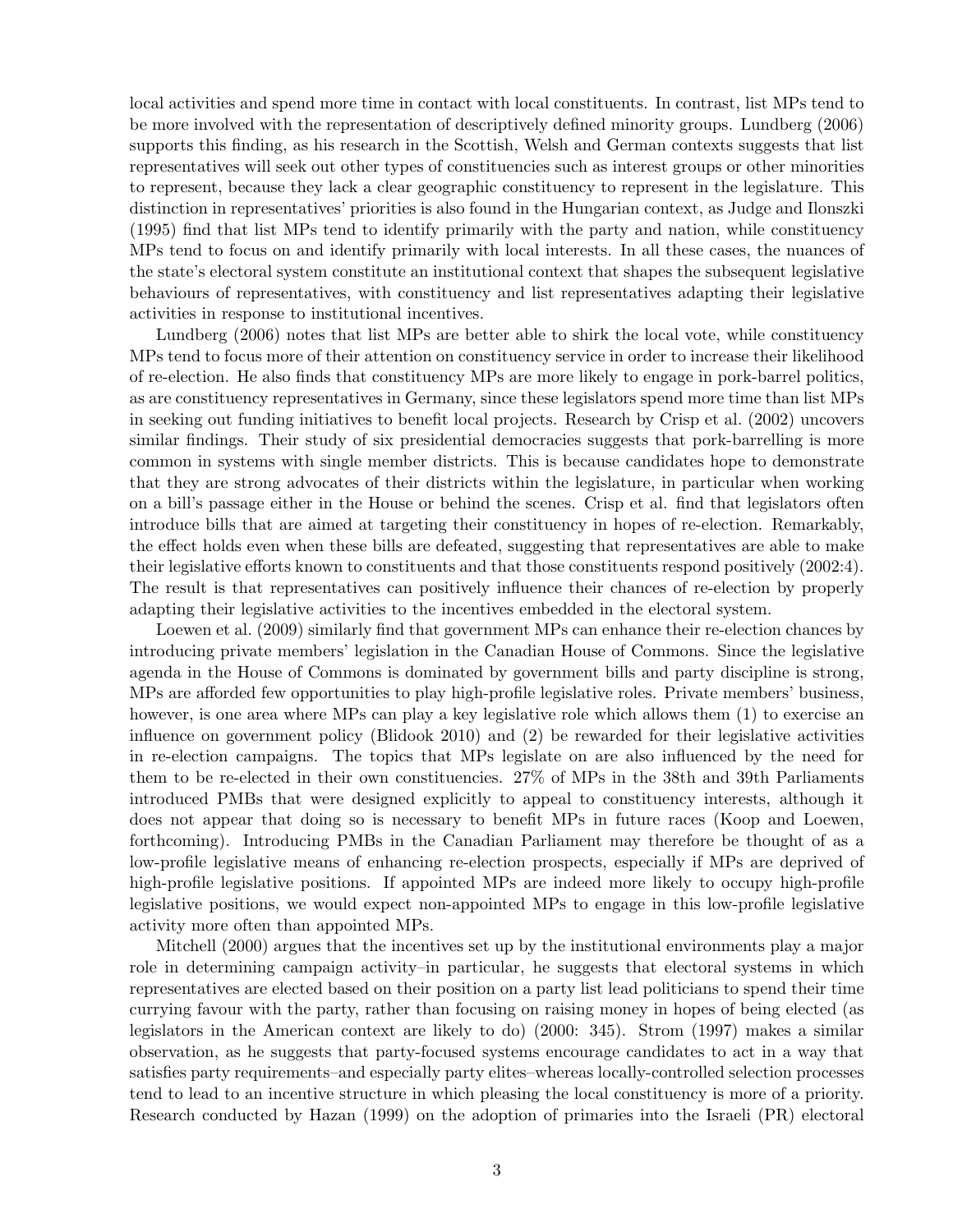system provides additional support for the notion that institutional incentives affect campaign and legislative behaviour. He finds that the adoption of primaries served to weaken the link between candidates and parties in Israel, as candidates no longer depend on the party organization for nomination. As a result, he argues, the cohesiveness and influence of parties has diminished, and conflict between legislative and executive branches has increased, due to the lack of cohesion and party discipline.

Hix (2004, 196) furthers the notion that the selectorate matters, with his suggestion that without the need to appeal to a specific constituency, members have little incentive to break ranks with the party in parliament, and will be more likely to toe the party line and reinforce party platforms and positions. The extent to which electoral institutions influence the allegiances of legislators may also have an important impact on the nature of legislative debate and activities. Environments in which electoral success is based on an individual's position within the party may leave legislators less likely to engage in "individualistic" activities - such as introducing private members' legislation or motions, and more likely to engage in "group" activities - such as committee membership and organization. The opposite may be true in institutional environments which encourage legislators to stand out and stand up for the local constituency.

While these studies all point to the important role of institutional incentives in influencing the legislative activities of representatives, none speaks directly to the issue of the appointment of candidates, and the impact the appointment may have on legislators' behaviour in the House versus the behaviour of a legislator who won the nomination process in the traditional manner. As Mishler (1978) notes, parachuting candidates is a rare occurrence. His observation remains valid today. As a result, little information is known about the behaviour of representatives who were selected as candidates in these two very different ways, or why they were parachuted in the first place.

## 3. Candidate Nomination in Canada

Canadian parties have always been characterized by very decentralized candidate selection methods. In order to run under the party banner, candidates must first win the party nomination of the local constituency association, which organizes and oversees nomination races. These contests culminate in a vote of the entire local party membership. Since the Liberal Party is for the most part a cadre party and therefore has no longstanding entrenched membership, candidates often win local nominations by recruiting instant members from outside the party. The memberships of Liberal constituency associations therefore often spike in the lead-up to nomination contests and decline shortly thereafter, as these members let their party memberships lapse (Carty 1991, 174).

Carty (2002) argues that this local right to select personnel in Canadian parties is enumerated in a franchise bargain between the party in central office and the parties in the ridings. In return for the right to select candidates, local candidates provide leaders with the freedom to formulate party policy in their capacity as elite brokers. Local members are protective of their right to select the personnel that staff public office and so are likely to respond to outside interference by protesting loudly or even by abandoning the party altogether, depriving the candidate of valuable volunteers in the ensuing election campaign (Carty and Cross 2006, 107).

Decentralized candidate nominations do not preclude interference on the part of the party's national office. Prior to the 1972 national election, the Canada Elections Act was amended to require the party leader's approval of each candidate. The result is that party leaders may simply refuse to sign the nomination papers of prospective candidates. Since this is a blunt measure, party officials may also discourage undesirable candidates by suggesting that the leader will not sign their nomination papers even if they win the local race (Cross 2004, 55). Central party officials may also present practical obstacles to undesirable candidates pursuing local nominations. In one infamous case, officials locked the doors to party headquarters in order to prevent candidates from submitting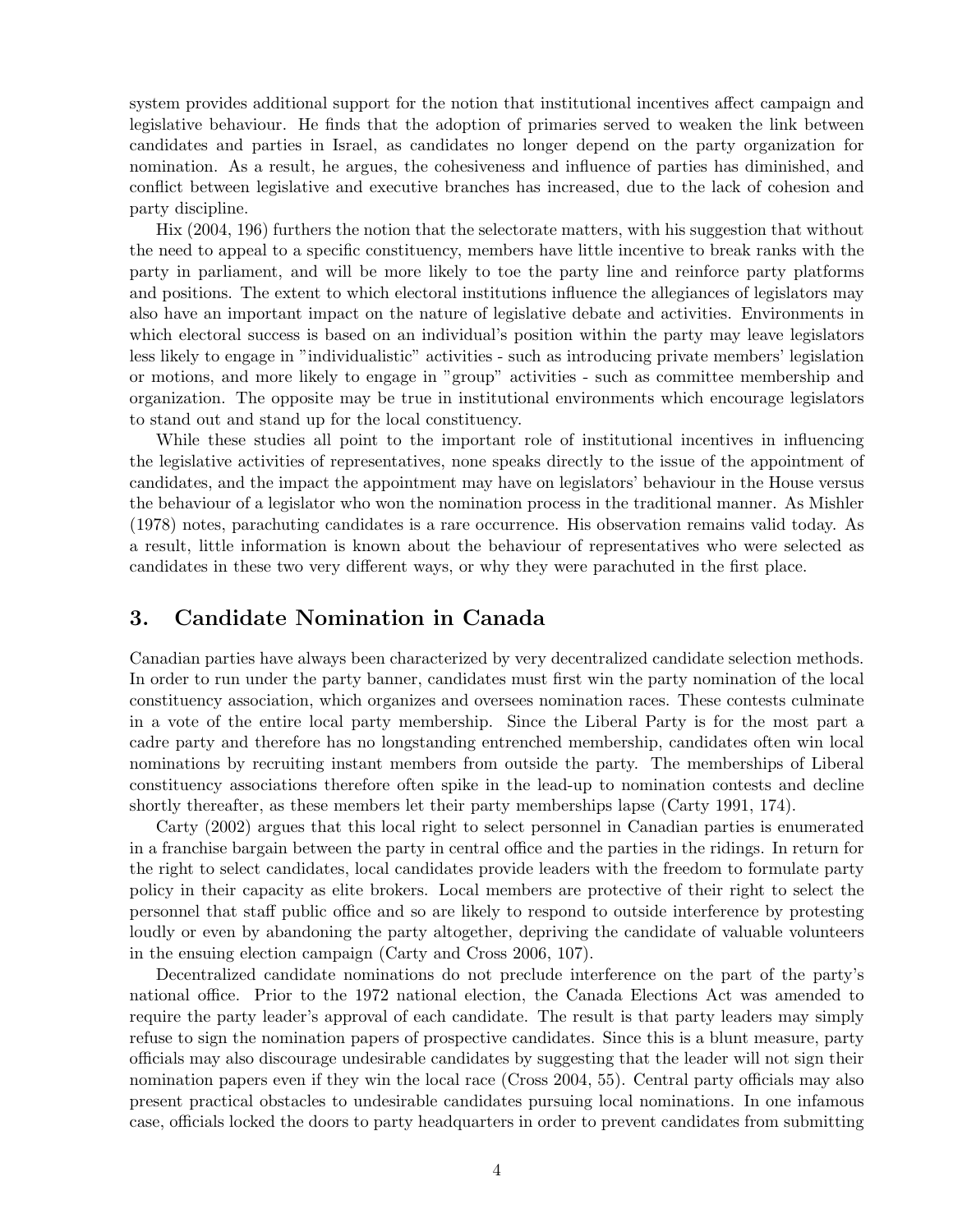their nomination papers before the deadline to do so (Ottawa Citizen 2005).

Candidates may also have to cope with interference on the part of their local constituency association executives, which are tasked with organizing nomination races. While executives are expected to organize contests in an impartial manner, there is significant potential for interference, particularly on the part of the executive president (Tremblay and Pelletier 2001, 161-62). Executives may even punish nominated candidates after they are successful by, for example, withholding local resources (Carty and Eagles 2005, 50-51). In some cases, members of local executives may be acting on behalf of the party leader and central office in placing obstacles before certain candidacies.

Party leaders' power to appoint candidates represents a qualitative step beyond such interference by the party's central office and constituency association executives. Following the selection of Jean Chretien as party leader in 1990 and several divisive nomination battles during the 1980s, the party constitution was amended to give the leader control over local nominations (Koehn 1998). The result was that Chretien and subsequent leaders were able to pre-empt local nominations contests and appoint candidates with little or even no input from the local party organizations. This power has been used sparingly; given the ecological diversity of these ridings and the party's different competitive positions, it would be pointless for the central party to attempt to appoint candidates in a significant number of ridings. However, where the leader has appointed candidates, it has been for four reasons: to increase the representation of women and other groups, to appoint star candidates, to protect incumbents from local challenges, and to head off undesirable candidates and those from single-interest group backing.

One argument in favour of central control of nominations is that the leader is in a good position to appoint women and members of other traditionally marginalized groups (Matland and Studlar 1996). It is well known that the proportion of female MPs is not representative of the Canadian population as a whole. The nomination race appears to be the crucial obstacle to the election of women to the House of Commons (Erickson 1998), so central appointment may be essential to increasing the diversity of the candidates fielded by the party. This was a particularly important consideration during Chretien's early years as party leader. However, using appointments to allow women to bypass local nominations has always been controversial. For example: following Chretien' claim that "it's difficult for women to come into politics", the Edmonton Journal editorialized that, "To suggest prominent women in the Liberal Party are incapable of winning a nomination democratically is itself an act of discrimination" (Koehn 1998, 70).

Leaders have also appointed star candidates in order to spare these candidates from having to contest local nomination races. Cross (2004, 60) notes the paradox of "star candidates" who appear unable to win local nomination races. However, leaders may value such stars despite their inability to marshal enough local supporters to win a nomination. Paul Martin, for example, appointed David Emerson as a party candidate given Emerson's prior professional experience as a businessman and public servant, as it was unlikely that Emerson had either the organization or the inclination to pursue a strongly contested nomination, and would likely have dropped out instead of doing so. Instead, since Martin valued Emerson as a potential cabinet minister, Emerson was appointed as the party candidate. And Martin emphasized the qualifications of his appointed candidates in British Columbia by referring to them as his BC "Dream Team" (Hawthorn 2004).

Leaders may also re-appoint incumbent MPs. This occurs if the leader values a particular MP who is unable to withstand a local nomination challenge. Prior to the 1993 campaign, for example, Chretien foiled the ambitions of nomination challengers by re-appointing two incumbent MPs who could not hope to win these contests (Koehn 1998, 68). In an interview with an MP who benefitted from the leaders powers in a similar situation, the MP noted the hopelessness of his situation and argued that nomination challenges make it impossible for MPs to be effective legislators while in Ottawa. By reappointing this incumbent, the party leader allowed him to refocus on his legislative and representational roles rather than on the renomination challenge in his riding.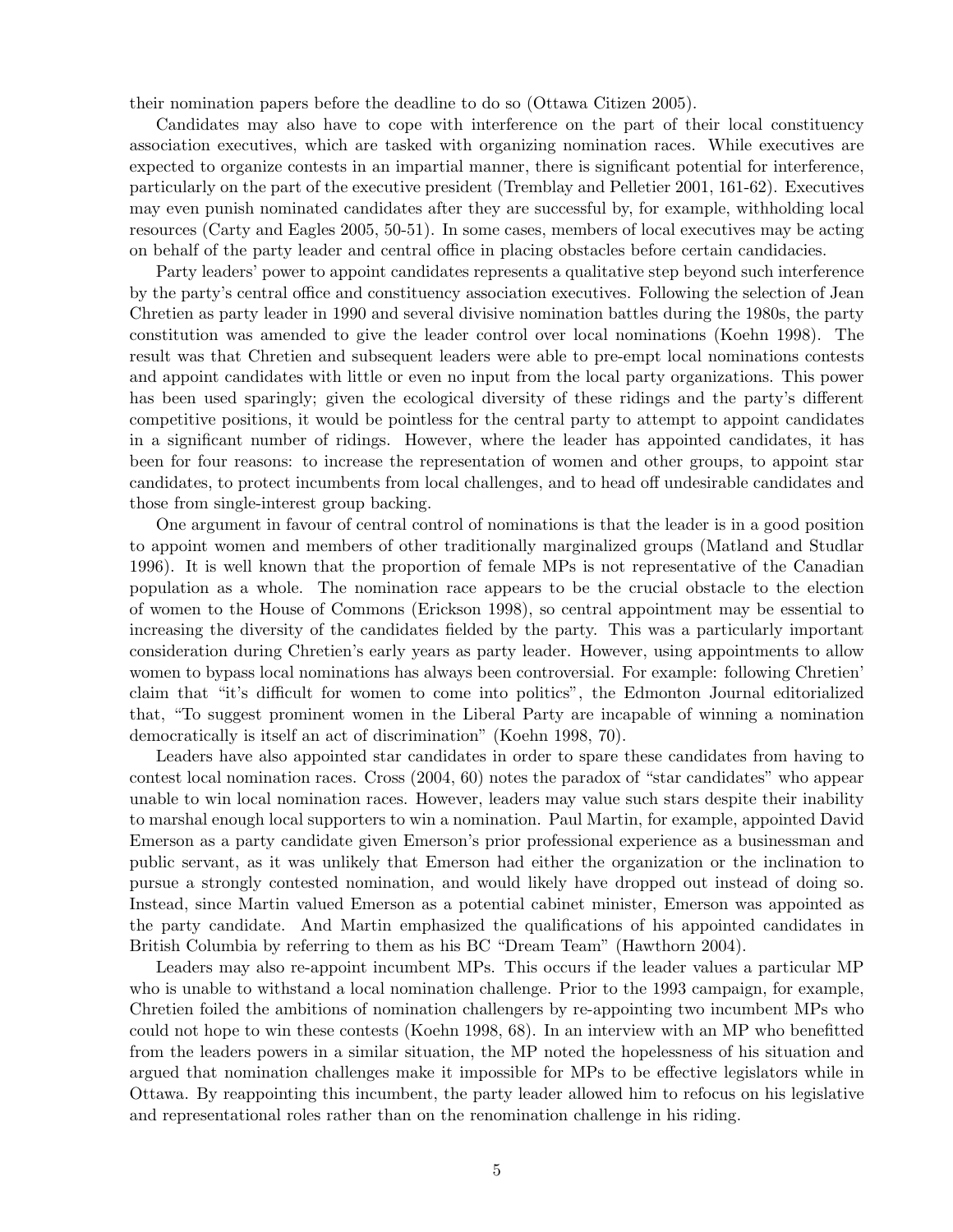Finally, the leader may appoint candidates in order to pre-empt strong nomination campaigns from undesirable candidates or those with backing from single-issue interest groups. Such candidates may be particularly well positioned to win nomination races by signing up members from small, strongly motivated groups. However, such candidates may not be in a good position to win the riding in the ensuing general election, may be controversial during the campaign, or may provoke conflict within the caucus if elected. For these reasons, leaders may wish to pre-empt them by appointing candidates they deem more favourable.

An excellent example of these candidates–and likely the sorts of challengers that inspired the more widespread use of the appointment power in the Liberal Party–were pro-life candidates in the late 1980s and early 1990s. Candidates with strong backing from pro-life groups could depend on the highly-motivated members of these groups to become instant members of the party in order to vote in local nomination races. The result was that pro-life candidates were formidable nomination contenders (Carty and Erickson 1991, 98). But elites in the party feared that these candidates' appeal in their wider constituencies would be more limited and, if they were elected, would rebel against the party line on issues of importance to social conservatives. The result was that the leader used his appointment power to pre-empt several of these candidacies.

The issue of candidate appointment raises important debates about the inner workings of Canadian parties, as the manner in which candidates are selected is an important indicator of their internal democracy. As Gallagher (1988, 1) argues, "the way in which political parties select their candidates may be used as an acid test of how democratically they conduct their internal affairs." Whereas the ability to nominate candidates was previously guaranteed to Canadian party members in the ridings, appointments allow the party leader repossess that power from the riding associations. The result is that party members are deprived of an important traditional function and intra-party power is further centralized in the office of the party leader. For those concerned with local participation and responsiveness, the more widespread use of appointment power by party leaders are a negative development (Cross 2004, 53).

On the other hand, the appointment power provides party leaders with opportunities to diversify the party caucus, with more MPs drawn from groups that have been traditionally unsuccessful in the nomination process. In any case, nomination contests have never represented perfect examples of local control, as party leaders and their subordinated have been willing to interfere in these processes (Whitaker 1977, 143). And in response to accusations of undemocratic practices, several scholars argue that the degree of internal democracy exhibited by parties in their nomination processes are not important since parties are private organizations free to conduct their own affairs as they see fit (Cross 2008, 599).

The result of leaders' use of the appointment power is that there are now two potential paths to Parliament in the Liberal Party. First, the majority of candidates must first win a locally organized nomination race in order to run under the party banner in the ensuing election. Second, a relatively small number of candidates will be appointed as the party candidate, therefore bypassing the local nomination process. Figure one summarizes the proportion of the Liberal caucus that was made up of appointed candidates following each of the national elections between 1993 and 2008. These proportions are presented in two ways. First, Figure one presents the proportion of caucus members that were appointed in each election. Second, the figure also shows the proportion of caucus members who were appointed at some point in the past, typically in their first run for elected office.

The first point that can be made is that the number of successful appointed candidates in each election is relatively small. In the 1993 election, only eight appointed candidates were elected to parliament (five were unsuccessful). By 2008, that number had fallen to three. However, the smaller overall size of the Liberal caucus following the 2008 election meant that the proportion of successful appointed candidates was similar to 1993. More importantly, the cumulative effect of Chretien, Martin, and Dion appointing candidates over the fifteen years between 1993 and 2008 is that the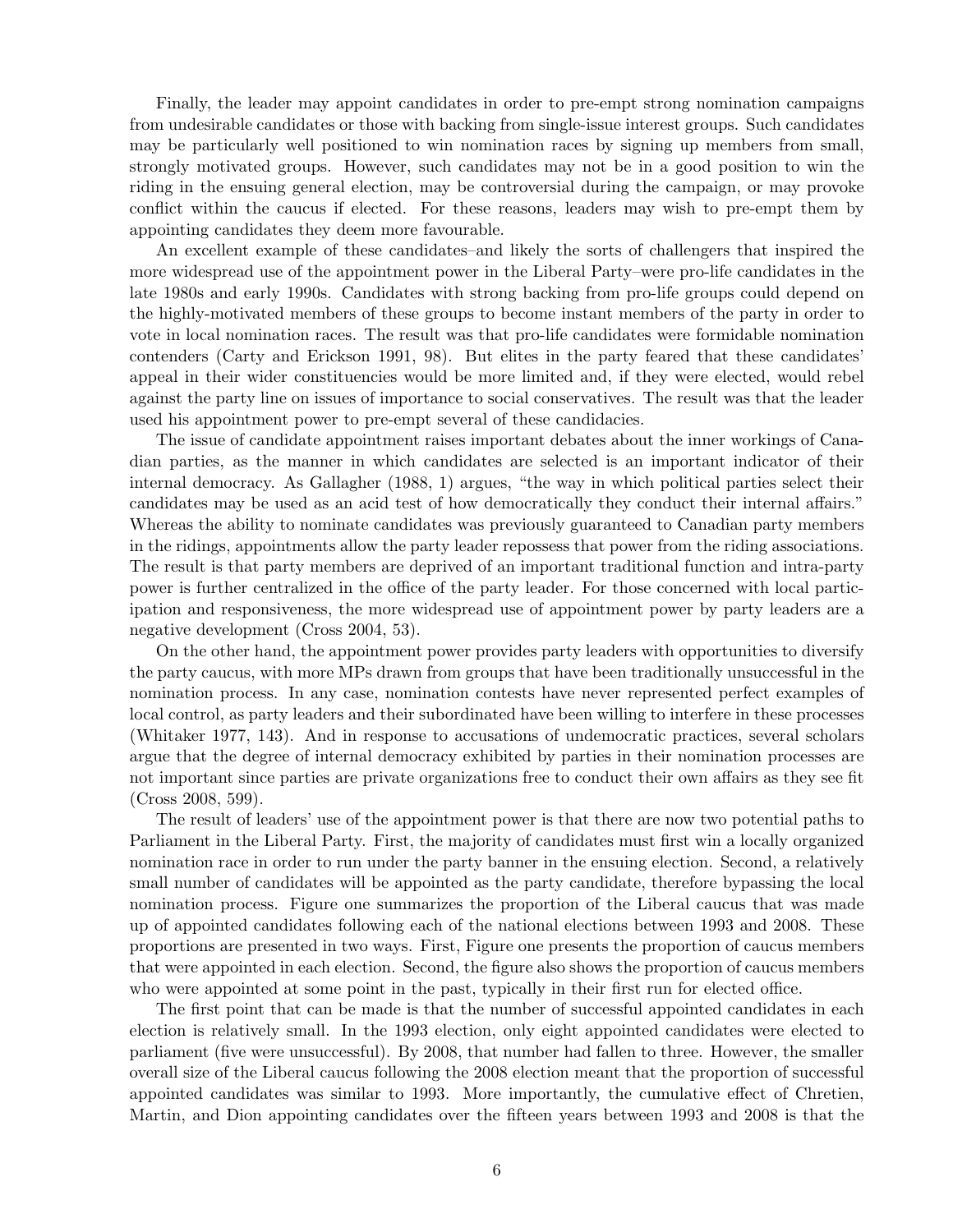

Figure 1: Proportion of MPs Appointed in Constituencies (1993-2008)

proportion of MPs who were originally appointed as candidates has steadily grown. In 1993, only five percent of the Liberal caucus consisted of appointed candidates. By 2008, that proportion had grown to nineteen percent–roughly one in five Liberal MPs elected in 2008 had commenced their careers or been helped by the leader at some point by skipping a local nomination process. Most of these MPs had in fact been appointed by Chretien or Martin, but had since been re-elected, in some cases several times.

The result is that the Liberal caucus can be understood as consisting of two groups. The first includes MPs who have had to win local nomination contests in order to make their ways to parliament. The seconda smaller, more elite groupconsists of MPs who were given the right to contest elected office as a Liberal candidate by the party leader. The question is whether the different experiences of these two types of MPs are related to their legislative activities.

# 4. Data and Analysis

In order to assess the impact of nomination versus appointment on the legislative activity of MPs, we collected data on each Liberal MP elected from 1993 to 2008. We collected not only demographic data (including the MPs' sex, immigrant and visible minority status, and previous experience at municipal and provincial levels of government), information about the election contest itself (vote share and margin of victory in the riding) but also collected data on the types of activities performed once in political office. Cabinet and shadow cabinet appointments, the types of committee activities performed in office (including committee memberships and the holding of a committee chair or vicechair), as well as the introduction of Private Members Business (PMB) or Motions are all important legislative activities, and understanding who does this work is key to understanding the effects of the nomination and appointment process during elections.

In combination, these data provide us with the opportunity to address our two research questions. First, "who" are leaders appointing? Is the leader's appointment power contributing to a more diverse, representative House of Commons? If so, we should expect to see higher numbers of women, immigrants, and visible minorities amongst those who have been appointed to their ridings. We also tentatively explore the extent to which the appointment power has been used to recruit "quality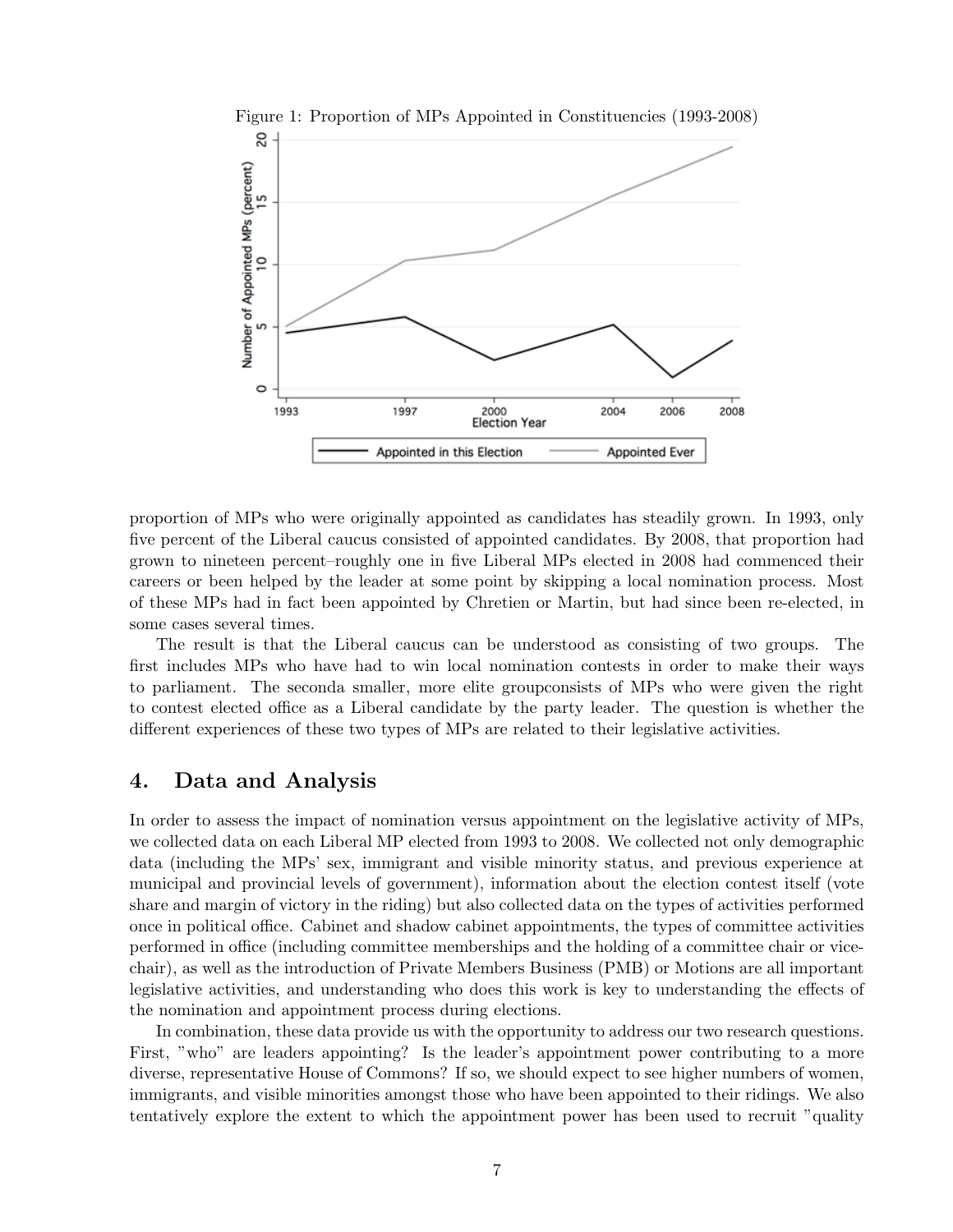candidates"–those with prior experience in political office at the national, provincial, or municipal levels (Berkman and Eisenstein 1999)–into the House of Commons.

Second, does the manner in which MPs attain the right to run for their parties–either leader appointment or local nomination–influence the types of activities performed once in office? Do appointed and nominated candidates play distinctive legislative roles?

We hypothesize that appointed candidates are more likely to be appointed by the prime minister to important legislative roles. These include roles as cabinet ministers, members of the shadow cabinet, or ministers of state. This is for the simple reason that the qualities that cause party leaders to appoint candidates in the first place are also qualities that might convince the prime minister to include appointed members in high profile legislative roles. Candidates that are appointed as a result of their "star" attributes are likely to be appointed to these roles because of their talents. In addition, some appointed candidates run for office only with the party leader's promise that they will subsequently be appointed to cabinet (Docherty 1997, 106). Further, candidates appointed in order to enhance the diversity of the House of Commons are also more likely to make it into cabinet since the prime minister must also take diversity issues into consideration when crafting a cabinet or shadow cabinet.

We also hypothesize that nominated members are more likely to play other low-profile legislative roles. In particular they are likely to play legislative roles by introducing PMBs when they are able to do so and by playing important roles on parliamentary committees. Committee work is naturally more attractive to policy-oriented MPs than to stars recruited by the prime minister. Moreover, the high-profile legislative work of many appointed candidates means that they will be able to point to a record of accomplishment to their constituents; in contrast, non-appointed MPs turn to committee work and introducing PMBs in order to demonstrate some degree of legislative accomplishment to voters in their ridings. Indeed, recent research demonstrates that introducing PMBs can provide government MPs with an electoral boost in subsequent election campaigns (Loewen et al. 2009).

#### 4.1. Profile of Appointed Candidates

Understanding who it is that the party leadership is choosing to appoint to a constituency is important because it can provide us with greater insight as to why they may have been appointed. Is it to increase the representation of women and other groups, to appoint star candidates, to protect incumbents from local challenges, or something else?

Figure 2 begins to answer some of these questions. The graph compares demographic and background information of MPs elected to the House of Commons from the 1993 to the 2008 national elections who were at one time appointed to their constituency with those who won the constituency nomination in the traditional way.

What becomes immediately clear is that those who were appointed look different from those who were not. Nearly half of the appointed candidates are women, compared to only 20% of those who were not appointed. Nearly 30% of appointed candidates are immigrants, compared to only 18% of non-appointed candidates. Among appointed candidates, 16% are visible minorities, while only 9% of those who won the riding nomination in the traditional way fit into this category. The appointment of Aboriginal candidates is less prominent, as only 1% of appointed candidates are Aboriginal, compared to 3% of non-appointed candidates. With the exception of Aboriginal candidates, the patterns are clear, and suggest that the party leadership is indeed attempting to increase the level of diversity in the House of Commons by appointing candidates.

Figure 2 also addresses the issue of appointment of "quality" candidates. Of all appointed candidates, 21% had experience in provincial politics while 9% had previous experience in municipal politics. The proportion of candidates with municipal experience is higher among non-appointed candidates, and the difference between appointed and non-appointed candidates regarding provin-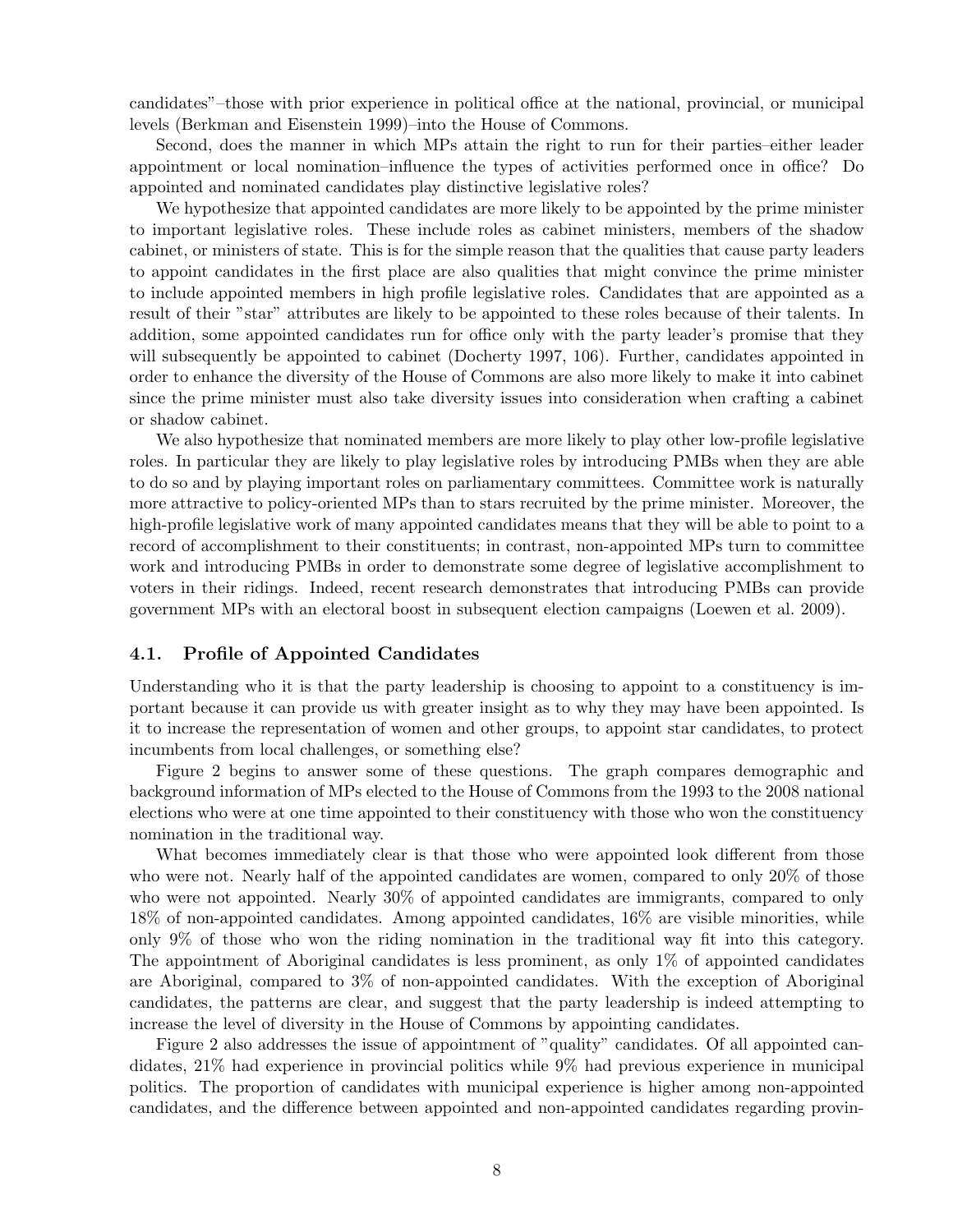

Figure 2: Profile of Appointed MPs (1993-2008)

cial experience is minimal and not statistically significant. This suggests that party leaders are not generally using their appointment powers to bring quality candidates into the party caucus. In contrast, candidates with previous provincial and municipal electoral experience–Sayers' 'local notable' candidate type–are well-prepared to win local nomination contests.

Nevertheless, there are "stars" who enter politics without experience at the other levels. Candidates who are prominent in the community and may raise the profile of the party, such as Ken Dryden (a retired professional hockey player), Belinda Stronach (former President and CEO of Magna International), and David Emerson (businessman and former public servant in British Columbia), will not have held political posts previously at either the municipal or provincial levels of government.

There is also a contingent of incumbent MPs who appear to be appointed in order to be protected from nomination challenges. Nearly 13% (data not shown) of candidates appointed in a given election were incumbents, suggesting that the party leadership wished to ensure that they would return to the House of Commons without having to worry about a competitive nomination race. Of those not appointed in a given election (who were elected in their race), approximately 76% were incumbents.

#### 4.2. Legislative Activities of Appointed and Non-Appointed Candidates

Once elected to the House of Commons, are all MPs the same, regardless of how they became the party's candidate in their riding? Or does the appointment process have an impact on their legislative activities? We expected there to be a difference in the activities of legislators depending on the process by which they became candidates. Simply put, star candidates and other appointees (women, immigrants, and visible minorities) are expected to be parachuted into higher offices in much the same way they were parachuted into the riding.

For the most part, our expectations were borne out. Table 1 provides the results of a series of logistical regression analyses where various legislative activities were regressed on appointment status and other demographic and explanatory variables. The total number of PMBs and motions introduced and standing and subcommittee chairmanships for each member are divided by the number of sessions in each parliament. Odds ratios are reported for ease of interpretation.

As Table 1 indicates, there is a clear and strong relationship between having been appointed as a candidate in a riding and being appointed to cabinet. Appointed candidates are nearly 4.4 times more likely to sit in cabinet than those candidates who were not appointed. This variable has a larger impact on propensity to be appointed to cabinet than all other included variables, including candidate vote shares in the election (a one-level jump from being in the tercile group with the lowest vote share leads to a increased likelihood of being appointed to office of nearly 1.7%), or incumbency status (incumbents are nearly twice as likely as fresh faces to be appointed to cabinet).

Consistent with our hypothesis, appointed candidates are also more likely to be appointed to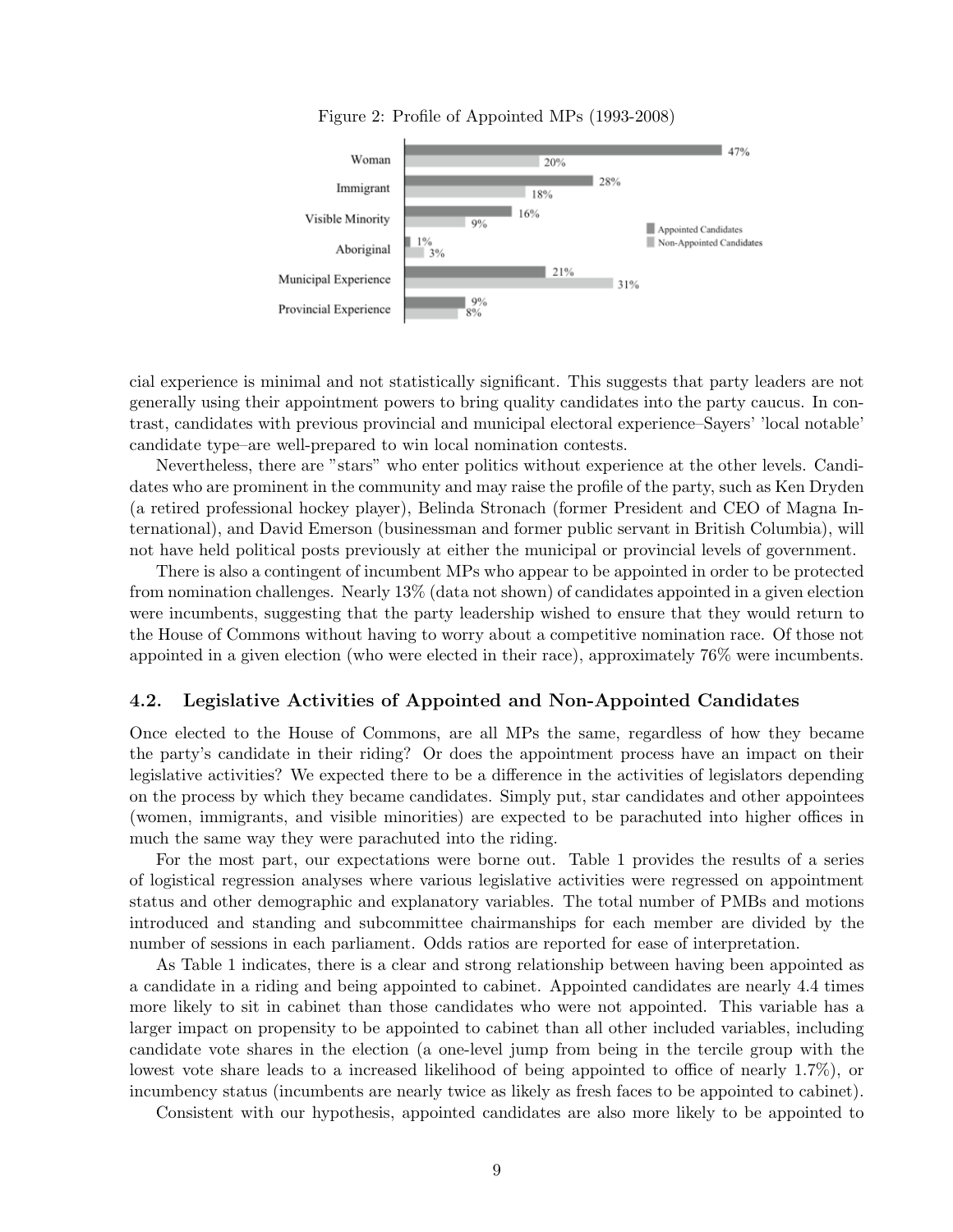shadow cabinet. Those who have been appointed in the past are over four times more likely to be appointed to shadow cabinet than those who have not been appointed. In addition, appointed candidates are more likely to be appointed to the role of Minister of State. The impact of appointment on this particular legislative office is quite substantial: those MPs who were appointed in a given election are nearly 12 times more likely than non-appointed candidates to be given the post of Minister of State. This is the case for newly-elected appointed MPs, demonstrating the willing of party leaders to immediately move appointed candidates into high-profile legislative positions.

The relationships between visible minority status, candidate appointments, and high-profile legislative positions are very suggestive. Members of visible minority groups are nearly three times more likely than non-visible minority MPs to be given Minister of State positions. However, members of visible minority groups are 70% less likely than those of non-visible minority status to be appointed to cabinet, even when candidacy appointment status is controlled for. Visible minorities and women are more likely to be among appointed candidates than non-appointed candidates (as shown in Figure 2), but they are still less likely to be appointed to cabinet. Instead, the prime minister is more likely to place these MPs in minister of state positions.

Table 1 also demonstrates that appointed candidates are less likely to engage in the low-profile legislative activities that are for the most part the domain of nominated candidates. MPs who were appointed as candidates are  $70\%$  less likely than non-appointed candidates to introduce Private Members Business. When it comes to the introduction of either Private Members Business or Motions, opposition members are more likely to engage in this activity (nearly 4.5 times more likely and 2.5 times as likely as government MPs, respectively). Women are 40% less likely than men to introduce motions, and those MPs who ran as appointed candidates at some point in the past are 70% less likely than non-appointed candidates to introduce Private Members Business.

Patterns of committee work also demonstrate that nominated MPs are more likely than appointed MPs to engage in low-profile legislative activities. We distinguish between MPs who chair House of Commons standing committees and sub-committees, which are generally smaller and have a more specialized focus than standing committees. There is a statistically significant negative relationship between appointment and chairing a parliamentary sub-committee. While there is no significant difference between appointed and nominated candidates in terms of chairing parliamentary committees, the finding on sub-committee chairmanships demonstrates that appointed candidates are more likely to embrace low-profile parliamentary activities.

#### 5. Conclusion

In this paper we have examined the activities of Canadian MPs on the basis of the manner in which they received party nominations. In particular, we asked whether appointed and nominated MPs differ in their legislative activities. There is a significant difference in the legislative activities of appointed and nominated MPs. Appointed MPs are more likely to occupy high-profile parliamentary positions, and much less likely to participate in lower-profile parliamentary activities such as introducing PMBs and chairing parliamentary subcommittees.

For some time, there has been an accumulation of power in the party leader's office. Candidate appointments have further empowered party leaders by allowing them to bypass local nominations and install particular figures as their party candidates. In many ridings, then, the power to nominate candidates has been centralized in the office of the leader.

We argue that the ability to appoint candidates has augmented the power of party leaders in a much more substantial manner. In the past, party leaders have been constrained in the parliamentary organizations they can construct by the parties' decentralized nomination processes. Leaders had to work with what they had: the MPs that had managed to secure a local nomination and subsequently win election. The propensity of leaders to place appointed candidates in high profile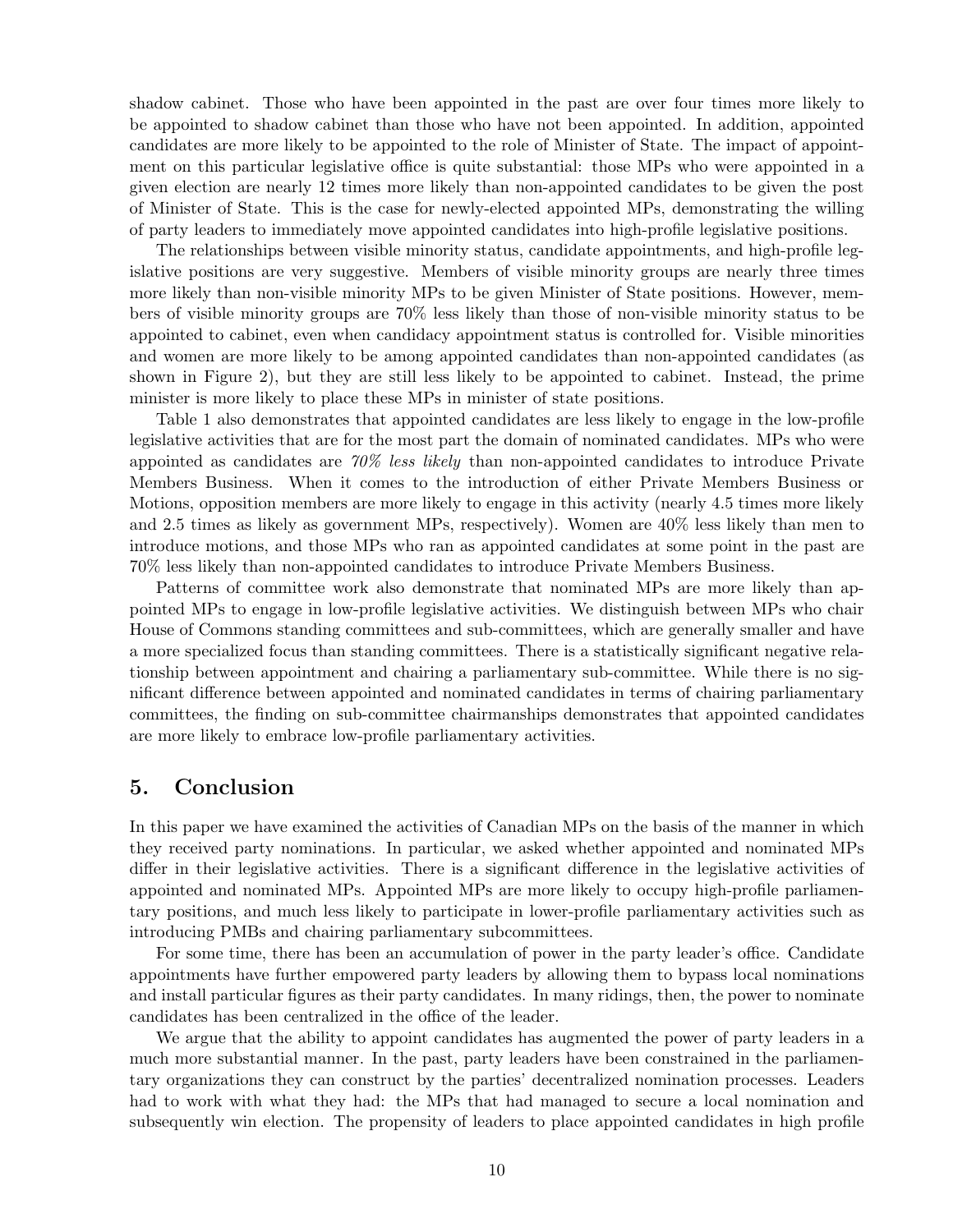|                                                       |         |                           | Table 1: Impact of Appointment Status on Legislative Roles and Activities |                                                 |                                                 |                                                 |                                                   |
|-------------------------------------------------------|---------|---------------------------|---------------------------------------------------------------------------|-------------------------------------------------|-------------------------------------------------|-------------------------------------------------|---------------------------------------------------|
|                                                       |         | High Profile              |                                                                           |                                                 |                                                 | Low Profile                                     |                                                   |
|                                                       | Cabinet | Shadow                    | Minister of State                                                         | <b>PMBs</b>                                     | Motions                                         | Standing Comm. Chair                            | Sub-Comm. Chair                                   |
| Appointed                                             | 1.618   | 4.228                     | 0.310                                                                     | 0.302                                           | 1.295                                           | 0.686                                           | 1.014                                             |
|                                                       | (0.550) | (1.300)                   | (0.321)                                                                   | (0.119)                                         | (0.443)                                         | (0.267)                                         | $\begin{array}{c} (0.372) \\ 0.115 \end{array}$   |
| Appointed in this election                            | 4.359   | 0.288                     | 11.537                                                                    | 1.838                                           | 0.960                                           | 0.982                                           |                                                   |
|                                                       | (2.438) | (0.205)                   | (13.823)                                                                  | (1.140)                                         | (0.568)                                         |                                                 | $\begin{array}{c} (0.125) \\ 1.344 \end{array}$   |
| Woman                                                 | 0.848   | 1.051                     | $0.674\,$                                                                 | 0.834                                           | 0.609                                           | $\begin{array}{c} (0.726) \\ 0.971 \end{array}$ |                                                   |
|                                                       | (0.221) | (0.262)                   |                                                                           | $\begin{array}{c} (0.170) \\ 0.780 \end{array}$ | (0.149)                                         | (0.221)                                         | 0.294)                                            |
| Visible Minority                                      | 0.305   | 1.441                     | $(0.301)$<br>2.807                                                        |                                                 | $1.602$                                         | 0.932                                           | 0.719                                             |
|                                                       | (0.164) | (0.446)                   | (1.234)                                                                   | $\left(0.227\right)$ $1.013$                    | $\begin{array}{c} (0.471) \\ 1.217 \end{array}$ | (0.308)                                         | $\begin{array}{c} (0.250) \\ 0.990 \end{array}$   |
| Vote Share                                            | 1.653   | 0.541                     | $1.057\,$                                                                 |                                                 |                                                 | 0.971                                           |                                                   |
|                                                       | (0.224) | (52)<br>$\rm \bar{\odot}$ | (0.229)                                                                   | (0.104)                                         | $(0.143)$<br>1.147                              | (0.113)                                         | $\begin{array}{c} (0.117) \\ (711.0) \end{array}$ |
| Incumbents                                            | 1.862   | 133                       | 1.324                                                                     | $0.895\,$                                       |                                                 | 2.448                                           |                                                   |
|                                                       | (0.569) | 632)<br>$\ddot{0}$ .      | (0.571)                                                                   | (0.176)                                         | (0.272)                                         | (0.621)                                         | (0.200)                                           |
| Opposition                                            |         |                           |                                                                           | 4.469                                           | 2.388                                           | 0.296                                           | 0.344                                             |
|                                                       |         |                           |                                                                           | 1.064)                                          | (0.577)                                         | (780.0)                                         | 0.101)                                            |
| Observations                                          | 817     | 817                       | 817                                                                       | 740                                             | 740                                             | 817                                             | 817                                               |
| Odds Ratios Reported; Standard errors in              |         |                           | parentheses                                                               |                                                 |                                                 |                                                 |                                                   |
| Bold reflects Odds Ratios significant at 5% or better |         |                           |                                                                           |                                                 |                                                 |                                                 |                                                   |

| Impact of Appointment Status on Legislative Roles and Activities | .<br>أ        |
|------------------------------------------------------------------|---------------|
|                                                                  |               |
|                                                                  |               |
| $\sim$ $\cdots$                                                  | $\frac{1}{2}$ |
| .<br>.<br>Table 1<br>$\frac{1}{2}$                               |               |

11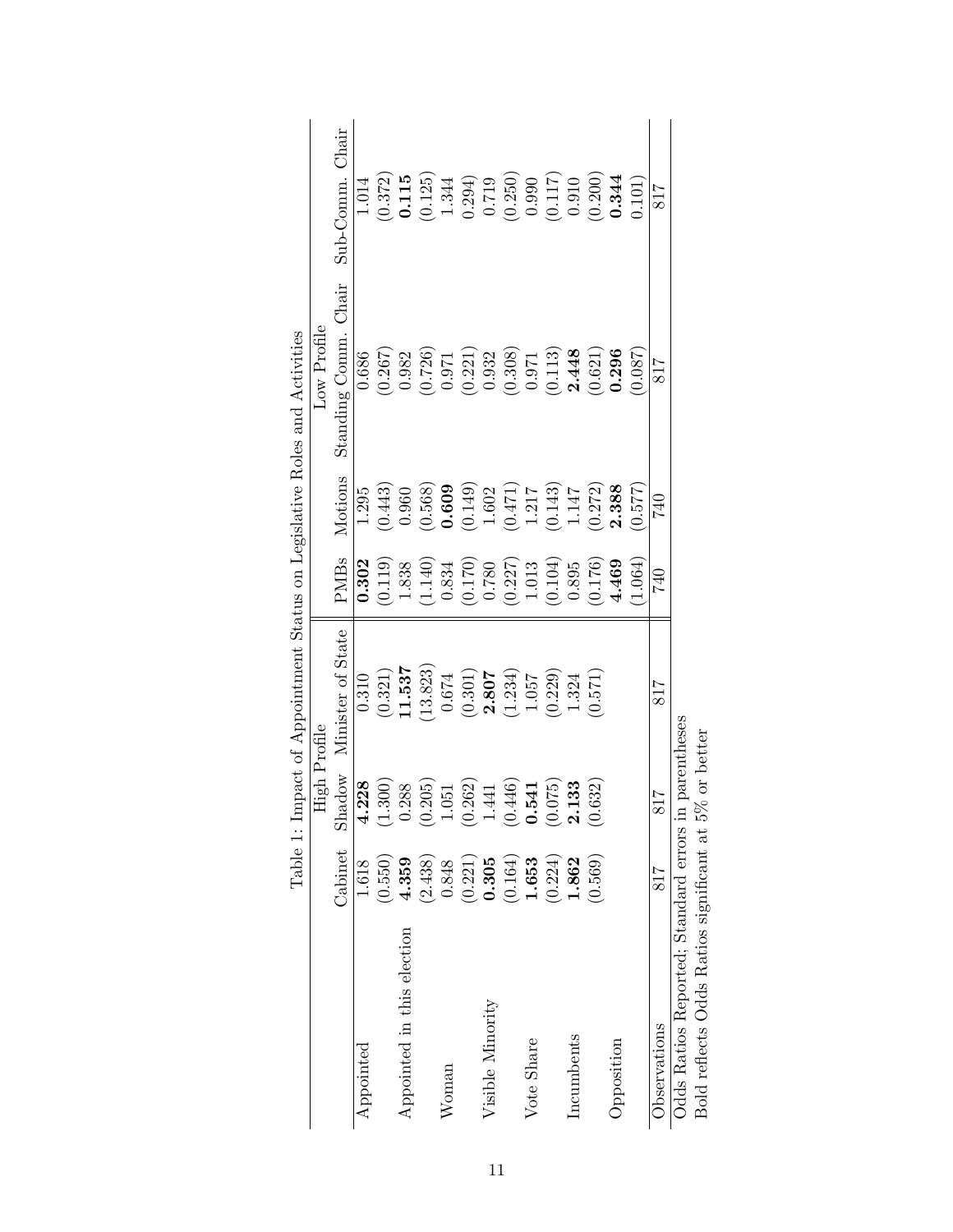parliamentary positions, however, means that the power of the leader to shape the party's parliamentary organization as well as its public face is substantially augmented by their ability to appoint candidates. The result is two classes of MPs: appointed candidates provided with parachutes into party nominations and subsequently placed in high-profile positions by the party leader, and other MPs who have won local nominations and, as an alternative to high-profile positions, participate in lower-profile legislative activities such as introducing PMBs and chairing small, specialized parliamentary committees.

This centralization of power cannot be justified on the basis of including women and visible minorities in the governing process; while appointed candidates are more likely to be women or visible minorities, this has not resulted in a higher likelihood that members of these groups will enter the cabinet or shadow cabinet. Indeed, members of ethnic minority groups are less likely than other MPs to enter the cabinet, though more likely to serve as ministers of state.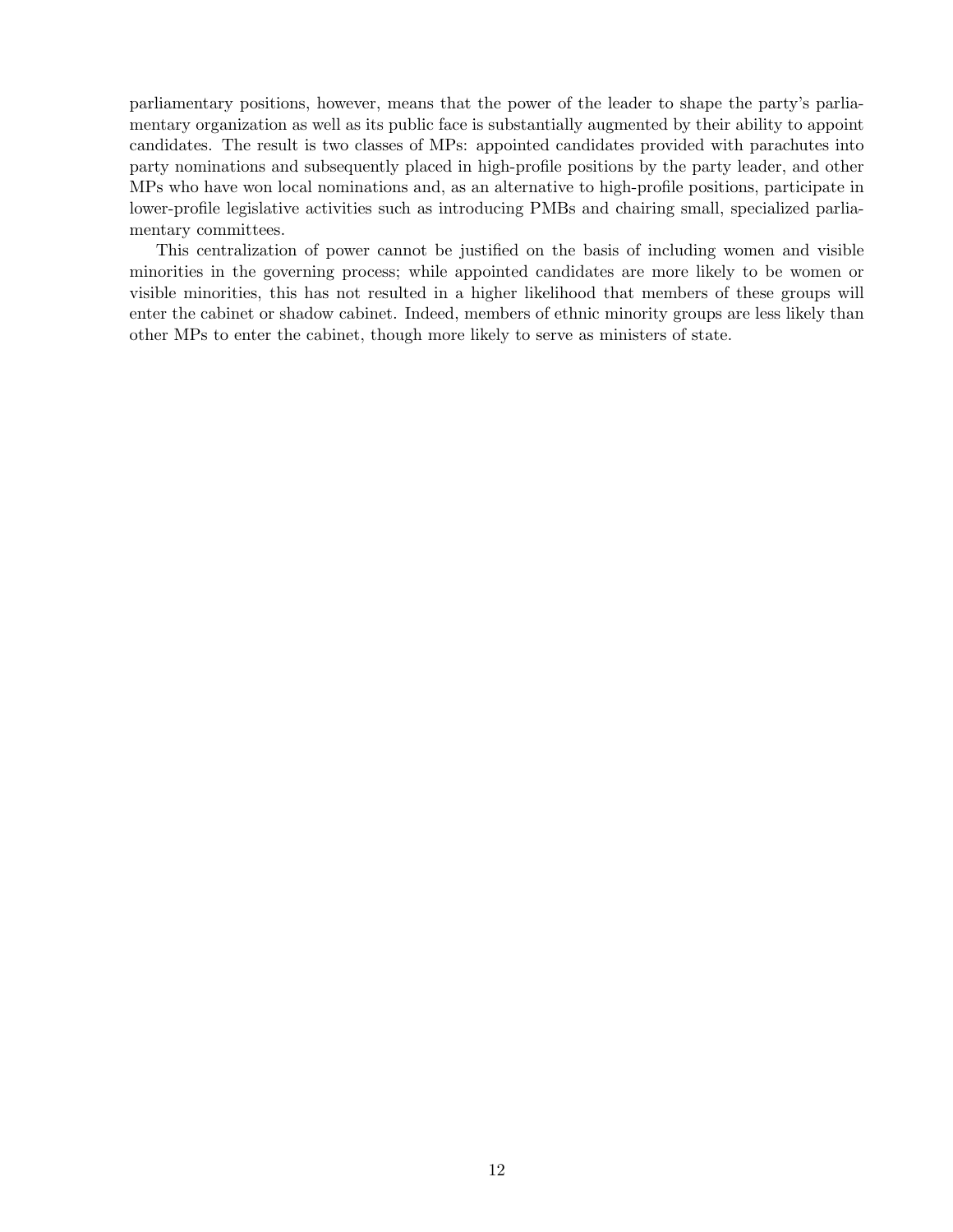# References

- Michael Berkman and James Eisenstein. State Legislators as Congressional Candidates:The Effects of Prior Experience on Legislative Recruitment and Fundraising. Political Research Quarterly, 52 (3):481–498, 1999.
- Kelly Blidook. Exploring the Role of 'Legislators' in Canada: Do Members of Parliament Influence Policy? The Journal of Legislative Studies, 16(1):32–56, 2010.
- R. K. Carty. Canadian Political Parties in the Constituencies. Dundurn Press, Toronto, 1991.
- R. Kenneth Carty and William Cross. Can Stratarchically Organized Parties be Democratic? The Canadian Case. Journal of Elections, Public Opinion and Parties, 16(2):93–114, 2006.
- R. Kenneth Carty and Munroe Eagles. Politics is Local: National Politics at the Grassroots. Oxford University Press, Oxford, 2005.
- R.K. Carty and Lynda Erickson. Candidates nomination in canada's national political parties. In Herman Bakvis, editor, Canadian Political Parties: Leaders, Candidates, and Organizations, volume 13 of Royal Commission on Electoral Reform and Party Financing. Dundurn Press, Toronto, 1991.
- Roland Kenneth Carty. The Politics of Tecumseh Corners: Canadian Political Parties as Franchise Organizations. Canadian Journal of Political Science, 35(4):723–745, 2002.
- Brian F. Crisp, Maria Escobar-Lemmon, Bradford S. Jones, Mark P. Jones, and Michelle M. Taylor-Robinson. Electoral Incentives and Programmatic vs. Parochial Representation in Six Presidential Democracies. 2002.
- William Cross. *Political Parties*. UBC Press, Vancouver, 2004.
- William Cross. Democratic Norms and Party Candidate Selection: Taking Contextual Factors into Account. Party Politics, 14(5):596–619, 2008.
- David C. Docherty. Mr. Smith Goes to Ottawa: Life in the House of Commons. UBC Press, Vancouver, 1997.
- Lynda Erickson. Entry to the Commons: Parties, Recruitment, and the Election of Women in 1993. In Manon Tremblay and Caroline Andrew, editors, Women and Political Representation in Canada. University of Ottawa Press, Ottawa, 1998.
- Michael Gallagher. Introduction. In *Candidate Selection in Comparative Perspective: The Secret* Garden of Politics Politics. Sage, London, 1988.
- Tom Hawthorn. Martin's strange 'dream'. The Tyee, June 2004.
- Reuven Y. Hazan. Constituency interests without constituencies: the geographical impact of candidate selection on party organization and legislative behavior in the 14th Israeli Knesset, 1996-1999. Political Geography, 18(7):791–811, 1999.
- Simon Hix. Electoral Institutions and Legislative Behavior: Explaining Voting Defection in the European Parliament. World Politics, 56(2):194–223, 2004.
- David Judge and Gabriella Ilonszki. Member-Constituency Linkages in the Hungarian Parliament. Legislative Studies Quarterly, 20(2):161–176, 1995.